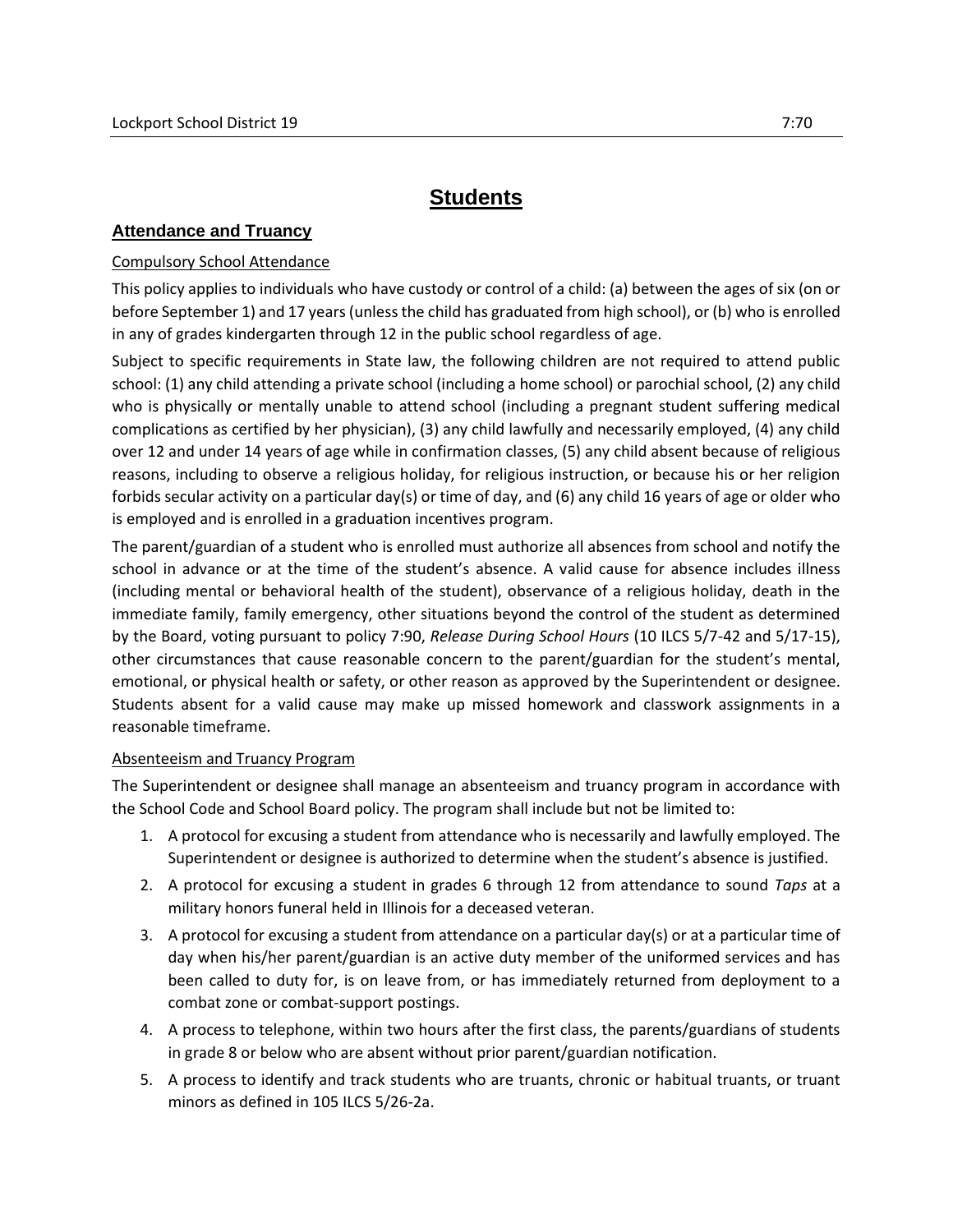- 6. A description of diagnostic procedures for identifying the cause(s) of a student's unexcused absenteeism, including interviews with the student, his or her parent(s)/guardian(s), and staff members or other people who may have information about the reasons for the student's attendance problem.
- 7. The identification of supportive services that may be offered to truant, chronically truant, or chronically absent students, including parent-teacher conferences, student and/or family counseling, or information about community agency services. See Board policy 6:110, *Programs for Students At Risk of Academic Failure and/or Dropping Out of School and Graduation Incentives Program*.
- 8. A process for the collection and review of chronic absence data and to:
	- a. Determine what systems of support and resources are needed to engage chronically absent students and their families, and
	- b. Encourage the habit of daily attendance and promote success.
- 9. Reasonable efforts to provide ongoing professional development to teachers, administrators, Board members, school resource officers, and staff on the appropriate and available supportive services for the promotion of student attendance and engagement.
- 10. A process to request the assistance and resources of outside agencies, such as, the juvenile officer of the local police department or the truant office of the appropriate Regional Office of Education, if truancy continues after supportive services have been offered.
- 11. A protocol for cooperating with non-District agencies including County or municipal authorities, the Regional Superintendent, truant officers, the Community Truancy Review Board, and a comprehensive community based youth service agency. Any disclosure of school student records must be consistent with Board policy 7:340, *Student Records*, as well as State and federal law concerning school student records.
- 12. An acknowledgement that no punitive action, including out-of-school suspensions, expulsions, or court action, shall be taken against a truant minor for his or her truancy unless available supportive services and other school resources have been provided to the student.
- 13. The criteria to determine whether a student's non-attendance is due to extraordinary circumstances shall include economic or medical necessity or family hardship and such other criteria that the Superintendent believes qualifies.

[*For high school and unit districts only*]

- 14. A process for a 17-year-old resident to participate in the District's various programs and resources for truants. The student must provide documentation of his/her dropout status for the previous six months. A request from an individual 19 years of age or older to re-enroll after having dropped out of school is handled according to provisions in 7:50, *School Admissions and Student Transfers To and From Non-District Schools*.
- 15. A process for the temporary exclusion of a student 17 years of age or older for failing to meet minimum attendance standards according to provisions in State law. A parent/guardian has the right to appeal a decision to exclude a student.